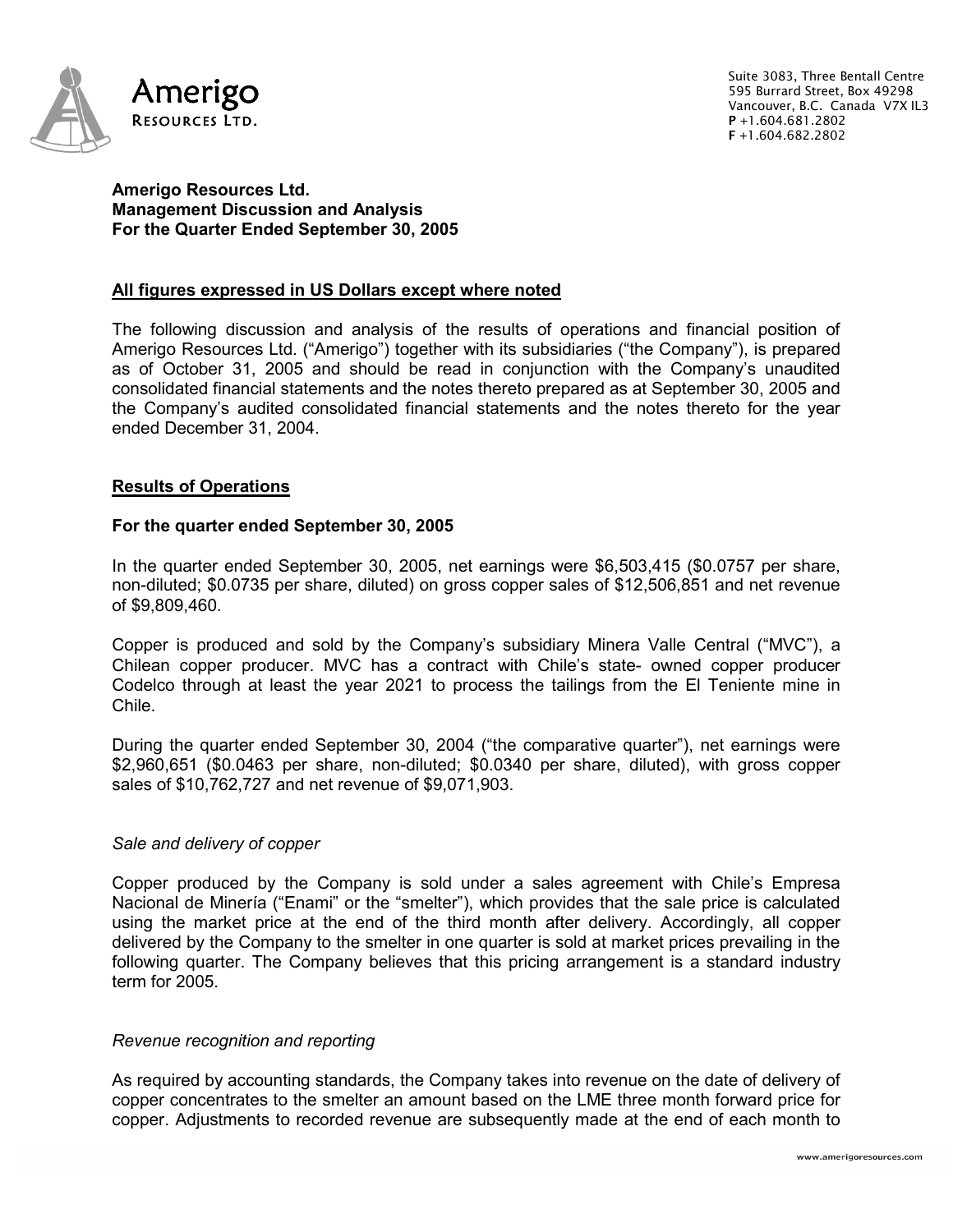

Page 2 reflect changes in future copper prices until the sale price is settled. This practice increases the sensitivity of the Company's reported revenue to increases and decreases in copper prices. In a period of rising copper prices, not only will the Company ultimately record higher revenue for copper delivered in the period, but it will also record favourable adjustments to revenue for copper delivered in the prior quarter. Similarly, in a period of declining copper prices, the Company will be required to record lower revenues for current deliveries and negative adiustments to revenue for the prior quarter's deliveries.

During the quarter ended September 30, 2005 gross copper sales were \$12,506,851, derived from the sale of 7.12 million pounds of copper at an average price of \$1.6288 per pound of copper and positive settlement adjustments of \$898,332 for prior periods' deliveries. This compares to gross copper sales of \$10,762,727 in the quarter ended September 30, 2004, which resulted from the sale of 7.81 million pounds of copper at an average price of \$1.3211 per pound, and positive settlement adjustments of \$423,496 for prior periods' deliveries.

To account for molybdenum sales, the Company takes into revenue for moly deliveries to the roaster during the month an amount based on the month's published price for molybdenum oxide. The settlement period for moly sales is determined by the roaster and could be up to three months, as is currently the case. During the settlement period, adjustments to recorded revenue are made at the end of each month to reflect changes in published monthly moly prices until the sale price is settled. As in the case of copper sales, this practice increases the sensitivity of the Company's reported revenue to increases and decreases in moly prices. Moly delivered during Q3-2005 was priced at \$32.40/lb at September 30, 2005 and has a settlement period of three months each for the July, August and September sales. Should moly prices in the future be lower than \$32.40/lb, negative settlement adjustments would need to be made in the following quarter, which would result in a corresponding increase in production costs after by-product credits.

### *Production*

Production in Q3- 2005 was 7.59 million pounds or 3,440 tonnes of copper, 5% above the immediately preceding quarter's production due to improvements in the Colihues extraction rate. Management continues to expect that the targeted extraction rate of 45,000 tonnes per day for Colihues will be achieved in 2007.

Based on year to date copper production, the Company expects to produce more than 14,000 tonnes of copper in 2005.

In March 2005 construction of a processing plant to extract molybdenum from MVC's copper concentrate production was completed. Amerigo originally estimated production in excess of 500,000 pounds of molybdenum in concentrates for 2005, but as a result of substantially higher recovery rates the Company revised this estimate in June 2005 to 600,000 pounds. The Company now expects to produce in excess of this target.

During Q3-2005 the Company produced 230,167 pounds of moly.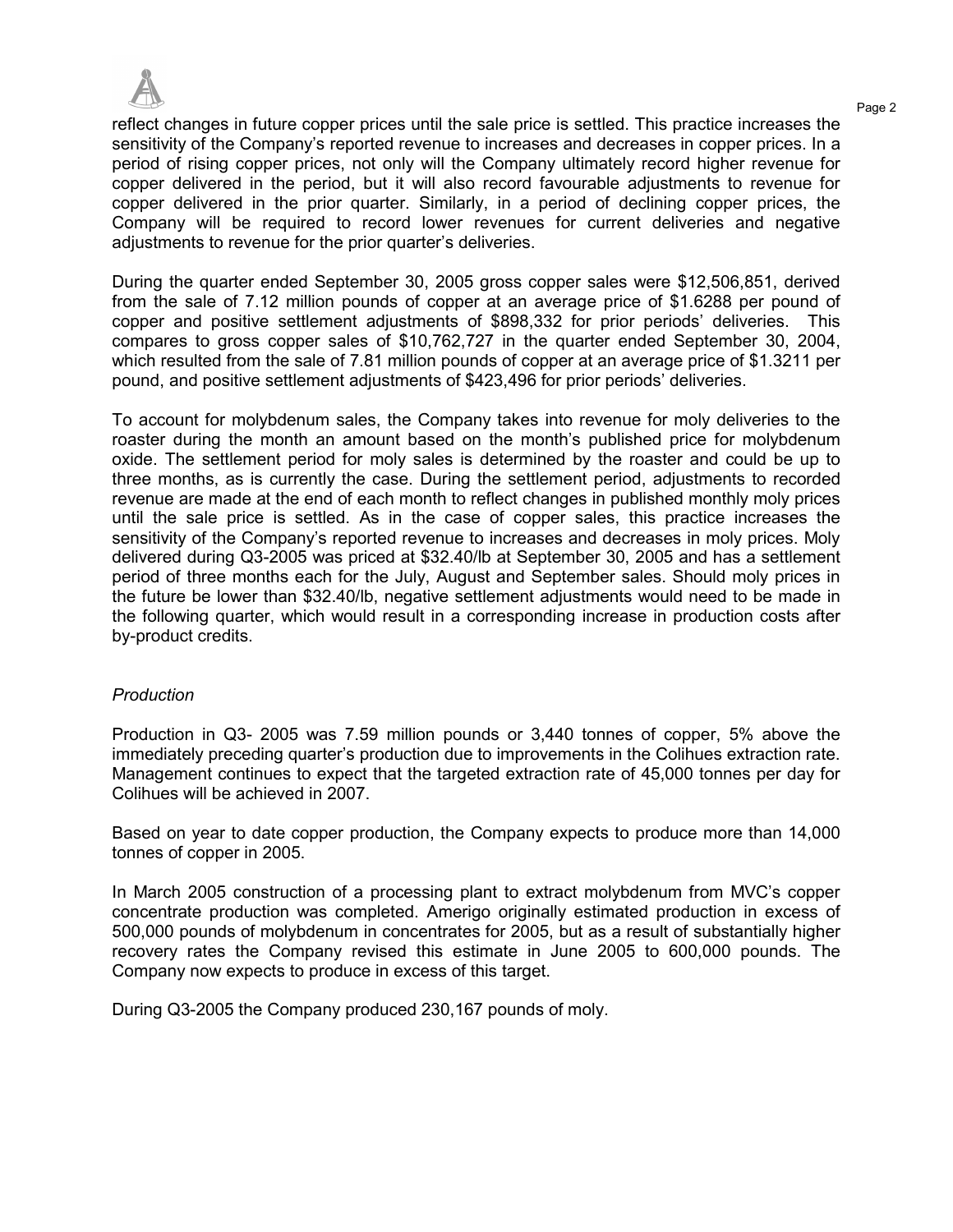

The Chuquicamata division of Codelco has exercised a contractual right to extend the tolling arrangement of molybdenum-copper bulk concentrate currently in place with MVC from 4,000 to 6,000 pounds.

#### *Operating Costs and Expenses*

Cash costs in Q3-2005 including smelter, refinery and other charges (before El Teniente royalty) were \$1,669,944 or 22c per pound mainly as a result of molybdenum by-product credits. This compares to cash costs of 60c per pound in the immediately preceding quarter and cash costs of 73c per pound in Q3-2004.

Production costs including maintenance costs, moly by-product credits and the net benefit from a tolling contract with the Chuquicamata division of Codelco were a net credit of \$1,463,576 in Q3-2005, compared to \$912,703 in the preceding quarter and \$3,690,214 in Q3-2004, due principally to moly by-product credits.

Smelter and refinery costs of \$2,697,391 are \$148,201 lower than in the preceding quarter as these costs are based on copper deliveries to the smelter, which marginally decreased in Q3- 2005 when compared to Q2-2005. Since MVC does not ship concentrate overseas, smelter and refinery charges include the participation by the smelter in MVC's cost savings for shipping.

The El Teniente royalty increases or decreases as a function of copper prices, which were higher in Q3-2005 than in Q3-2004. Also, as of June 2005, a royalty of 10% of molybdenum revenue is payable to El Teniente. In Q3-2005 the royalty was \$2,294,314, while in Q3-2004 it was \$1,092,879.

Total costs including smelter, refinery and other charges, were \$4,344,707 or 57c per pound in Q3-2005, compared to total costs of 90c per pound in the immediately preceding quarter and total costs of 92c per pound in Q3-2004.

Costs not related to MVC's operations are identified as "Other Expenses" and were \$288,278 in the quarter ended September 30, 2005. The most significant expense within this category is Interest Expense of \$70,945which is partly related to interest on a \$3.4 million note due to the original vendors of MVC. Other interest charges were incurred in MVC for working capital financing. Other expenses include Management Fees, Salaries, Consulting and Professional Fees, Stock-Based Compensation and general overhead. In the comparative quarter Other Expenses were \$140,034.

Non-operating items in the quarter ended September 30, 2005 include a Foreign Exchange Gain of \$1,098,029 and Interest Income of \$124,757. The foreign exchange gain is derived from an appreciation of 9% of the Chilean peso to the U.S. dollar during the quarter. As MVC invoices for sale of concentrate are issued in Chilean Pesos, in periods when the Chilean Peso appreciates against the US Dollar, these receivables are worth more in U.S. Dollars when they are collected, typically within three months of issuance, than they were at the time of issuance. By the same measure, in periods where the Chilean Peso depreciates against the US Dollar, receivables would be worth less at the time of collection, resulting in a foreign exchange expense. In Q3-2005 the strong Chilean Peso has impacted costs when these are expressed in US Dollars, so the foreign exchange gain/loss impact of these revenue-related gains or losses on earnings is typically offsetting. During the comparative quarter, non-operating items included a foreign exchange gain of \$383,421 and interest income of \$42,763.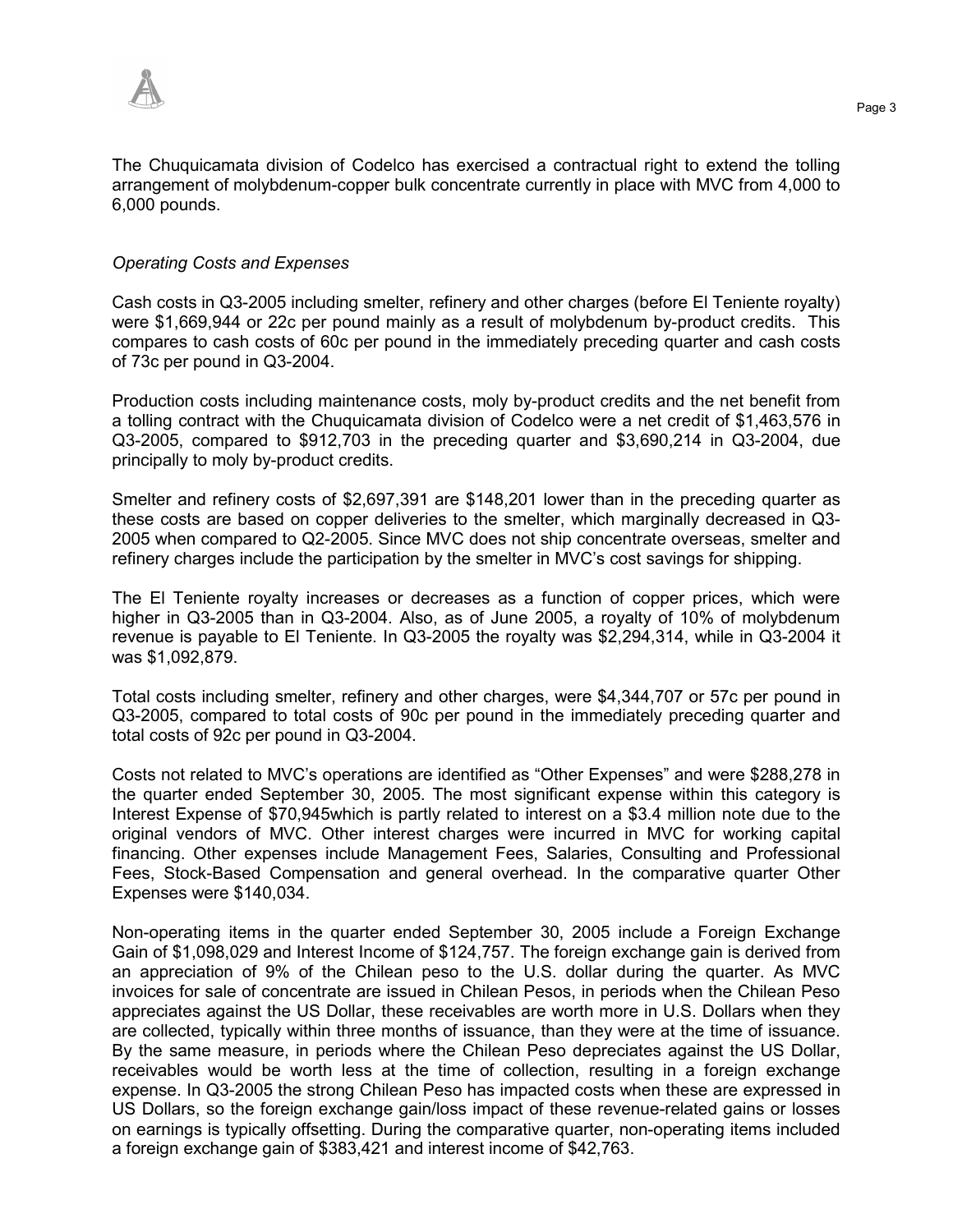

The Company recorded income tax expense net of recoveries of \$2,418,269 in the quarter ended September 30, 2005, from income tax on net earnings generated in MVC, of which approximately \$700,000 correspond to income tax for Q1-2005 and Q2-2005 earnings. In the comparative quarter, income tax expense net of recoveries was \$810,800.

The loss carryforwards available in MVC were fully utilized in Q2-2005. However, due to capital expenditure tax incentives in Chile, it is expected that MVC will have limited cash tax payable in 2005, given that it can effectively write-off for tax purposes an amount equivalent to one third of the capital expenditures incurred in the period.

# *Operating Cash Flows*

In the quarter ended September 30, 2005, the Company's activities contributed to operating cash flow of \$7,768,731, which includes the effect of changes in non-cash working capital accounts. A significant change during the quarter in non-cash working capital is the increase of \$3,805,728 in accounts receivable. This increase is related to receivables for moly sales, which started as of May 2005 and higher receivables from copper sales.

## **Year-to-date September 30, 2005**

Net earnings during the nine months ended September 30, 2005 were \$12,783,901 or \$0.1679 per share (non-diluted). On a diluted basis, earnings per share were \$0.1447.

Gross copper sales in the period were \$34,880,372 derived from the sale of 21.54 million pounds of copper. Net revenue during the nine-month period was \$26,681,186.

During the period, MVC's operations recorded a cost of sales, including smelter, refinery and other charges of \$19,197,818 and operating profit of \$15,682,554, or 45% of gross copper sales.

"Other expenses" in the nine-month period were \$1,727,614, 5% of gross copper sales, of which the most significant expense is stock-based compensation of \$545,089, a non-cash cost associated with options granted in 2005.

Non-operating items in the nine-month period include a Foreign Exchange Gain of \$1,694,631, a Gain on Disposition of Mineral Properties of \$427,455 and Interest Income of \$237,836.

Income tax expense net of recoveries reached \$3,082,959 in the period. The loss carryforwards available in MVC were fully utilized in Q2-2005. However, due to capital expenditure tax incentives in Chile, it is expected that MVC will have limited cash tax payable in 2005, given that it can effectively write-off for tax purposes an amount equivalent to one third of the capital expenditures incurred in the period.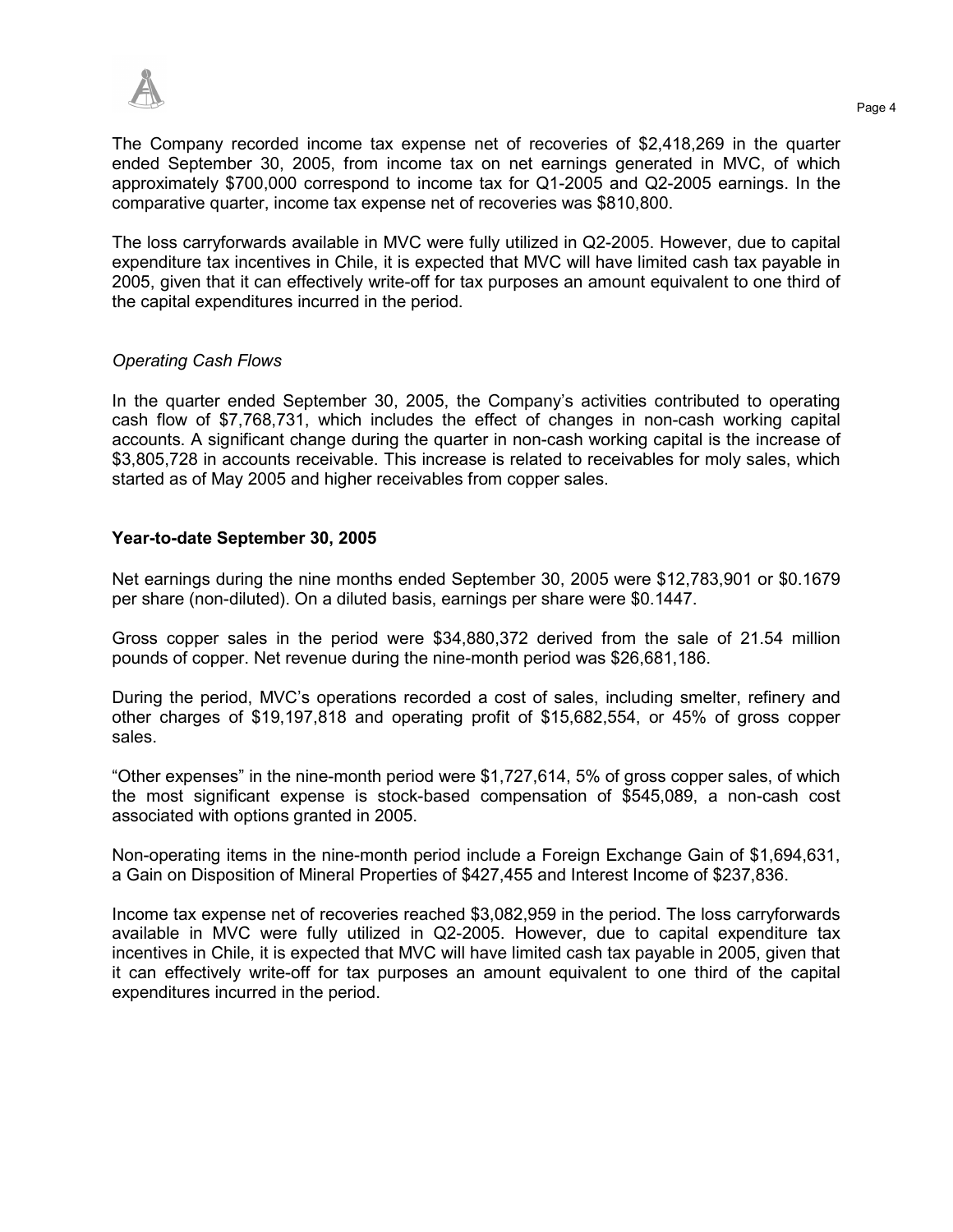# **Summary of Quarterly Results**

|                                      | Qtr ended<br>Sept 30, 2005 | Qtr ended<br>June 30, 2005 | Qtr ended<br>March 31, 2005 | Qtr ended<br>Dec. 31, 2004 |
|--------------------------------------|----------------------------|----------------------------|-----------------------------|----------------------------|
| Total gross                          | \$12,506,851               | \$11,302,909               | \$11,070,612                | \$12,363,762               |
| copper sales                         |                            |                            |                             |                            |
| Net revenue                          | 9,809,460                  | 8,457,317                  | 8,414,409                   | 10,239,906                 |
| Net income                           | 6,503,415                  | 4,635,764                  | 1,644,722                   | 2,578,907                  |
| Earnings per                         | 0.0757                     | 0.0607                     | 0.0237                      | 0.0400                     |
| share                                |                            |                            |                             |                            |
| Diluted earnings                     | 0.0735                     | 0.0525                     | 0.0186                      | 0.0297                     |
| per share                            |                            |                            |                             |                            |
|                                      | Qtr ended                  | Qtr ended                  | Qtr ended                   | Qtr ended                  |
|                                      | Sept. 30, 2004             | June 30, 2004              | March 31, 2004              | Dec. 31, 2003 <sup>1</sup> |
| Total gross                          | \$10,762,727               | \$8,218,154                | \$10,238,720                | \$2,837,890                |
| copper sales                         |                            |                            |                             |                            |
| Net revenue                          | 9,071,903                  | 6,928,416                  | 9,056,109                   | 2,425,348                  |
| Net income (loss)                    | 2,960,651                  | 1,625,458                  | 3,776,182                   | $353,254$ <sup>2</sup>     |
| Earnings(loss)<br>per share          | 0.0463                     | 0.0256                     | 0.0613                      | 0.0059 <sup>2</sup>        |
|                                      |                            |                            |                             | 0.0041 <sup>2</sup>        |
| Diluted earnings<br>(loss) per share | 0.0340                     | 0.0188                     | 0.0435                      |                            |

1 One-month quarter due to the change in fiscal year end of the Company, from February 28 to December 31. 2

 Adjusted from Net Income of \$372,621 to account for retroactive restatement to earnings of (\$19,367) due to the adoption of new accounting standards on January 1, 2004.

# **Liquidity and Capital Resources**

Amerigo held cash and cash equivalents on September 30, 2005 of \$12,222,109, compared to \$15,157,266 held on June 30, 2005. The decrease in cash, after considering net operating cash flows of \$7,768,731 is attributable mainly to investing activities of \$8,197,486 in MVC (see *Investing Activities*) and the payment of an interim dividend of \$3,152,777.

The Company's working capital on September 30, 2005 was \$11,684,089, compared to \$19,246,609 on June 30, 2005. Amerigo continues to be able to generate sufficient cash resources in the short and long-term to maintain existing operations and fund plant expansions.

The Company's gross copper sales are dependent on sales volumes and prevailing market prices for copper. Monthly average per-pound copper prices in 2005 have been the following:

| January  | \$1.4379 | April | \$1.5397 | July      | \$1.6394 |
|----------|----------|-------|----------|-----------|----------|
| February | .4759    | May   | .4738    | Auaust    | . 7226   |
| March    | 1.5330   | June  | .5985    | September | .7499    |

The Company's long-term debt (Other Payables) at September 30, 2005 was \$552,936, compared to \$4,253,963 on June 30, 2005, given that a Note Payable of \$3.4M and corresponding interest due to the original vendors of MVC has now become a current liability as the note is due on July 3, 2006. The note was issued in connection with the acquisition of MVC by the Company and, together with accrued interest, is payable in cash or shares of Amerigo three years after the acquisition if the average copper price is over \$0.82 per pound. Payment in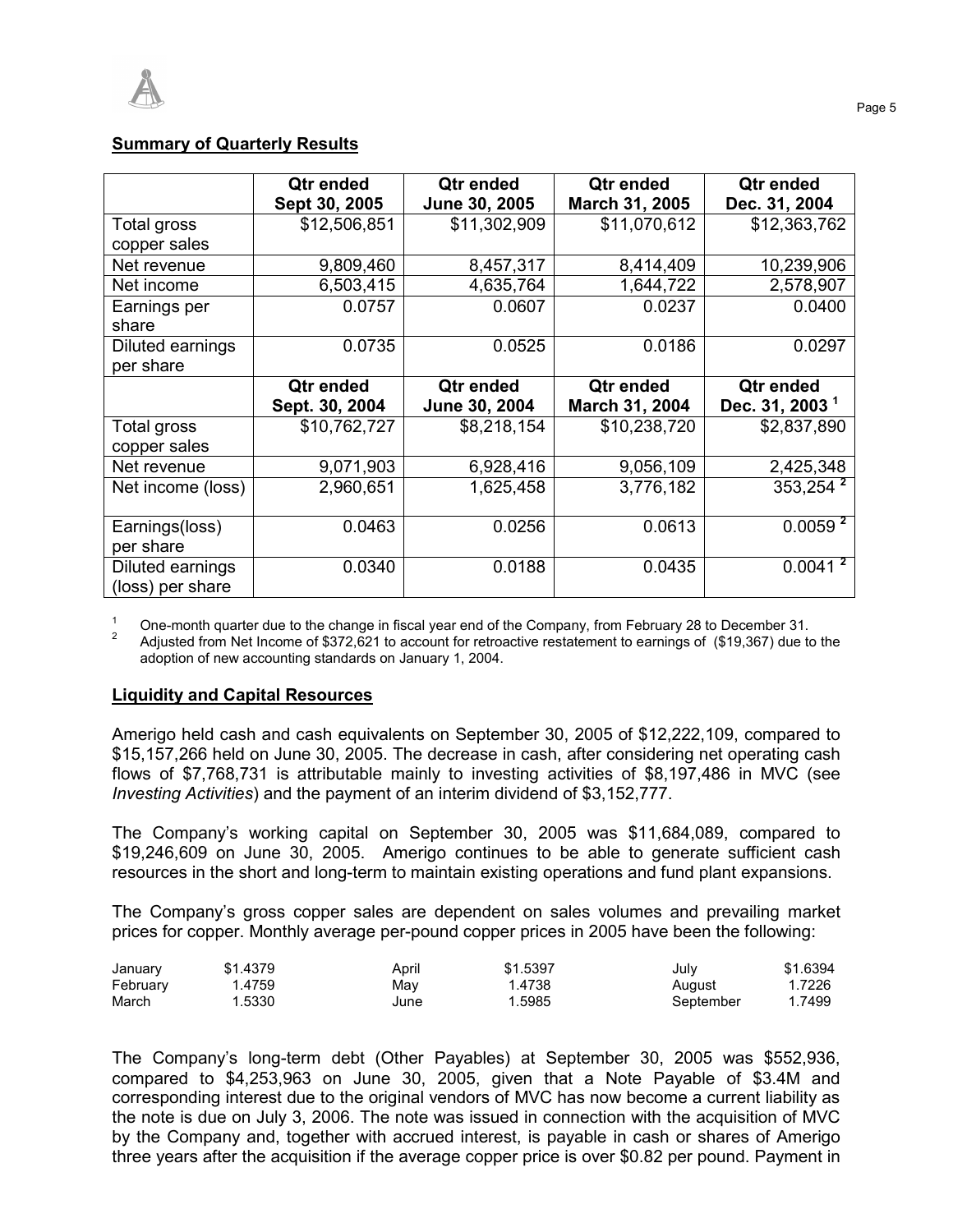

Page 6 cash or shares is at the option of the Company; however, if the Company elects to pay in shares, the vendor has the right to either receive the payment in shares at the then current market price or receive payment in cash two years after the end of the three-year period plus interest at an annual rate of 5%.

The Company is not subject to debt covenants and does not anticipate it will incur any default or arrears on payment of leases or debt principal or interest.

As of September 30, 2005 the Company had 2,317,000 outstanding share purchase options (with exercise prices ranging from Cdn\$0.36 to Cdn\$2.00). During the quarter ended September 30, 2005, 343,000 options were exercised for net proceeds of \$354,091 and 150,000 options were granted at a cost of \$40,329.

### *Investing Activities*

The Company is in the process of installing significant plant expansions in MVC, without relying on additional equity or debt funding. During the quarter ended September 30, 2005 investing activities continued as anticipated. Capital expenditures were \$8,197,486 in the quarter and \$17,358,459 in the nine months ended September 30, 2005. In addition to the copper plant expansion, the Company completed its molybdenum production plant in the first quarter of 2005.

In 2006 the Company will invest a further \$9,000,000 approximately for two thickeners and an industrial water recovery system in order to satisfy Chilean environmental regulations, which will come into effect by September 2006. Other discretionary capital items for the recovery of tailings from Colihues are also under consideration.

Maintenance expenditure to plant and equipment during the quarter ended September 30, 2005 was \$1,171,020. These expenditures were met from MVC operating cashflow.

### **Transactions with Related Parties**

a) Minority Interest

The company holds its interest in MVC through its subsidiary Amerigo International Holdings Corp. ("Amerigo International"). Amerigo International is controlled by the company and is a wholly-owned subsidiary, except for certain outstanding Class A shares which are shown on the company's Balance Sheet as Minority Interest at their book value of \$1,000. The class A shares are owned indirectly by two directors of the company.

The holders of the Class A shares are not entitled to any dividend or to other participation in the profits of Amerigo International, except for a total royalty dividend calculated as follows:

- \$0.01 for each pound of copper equivalent produced by MVC or any successor entity to MVC if the price of copper is under \$0.80, or
- \$0.015 for each pound of copper equivalent produced by MVC or any successor entity to MVC if the price of copper is \$0.80 or more.